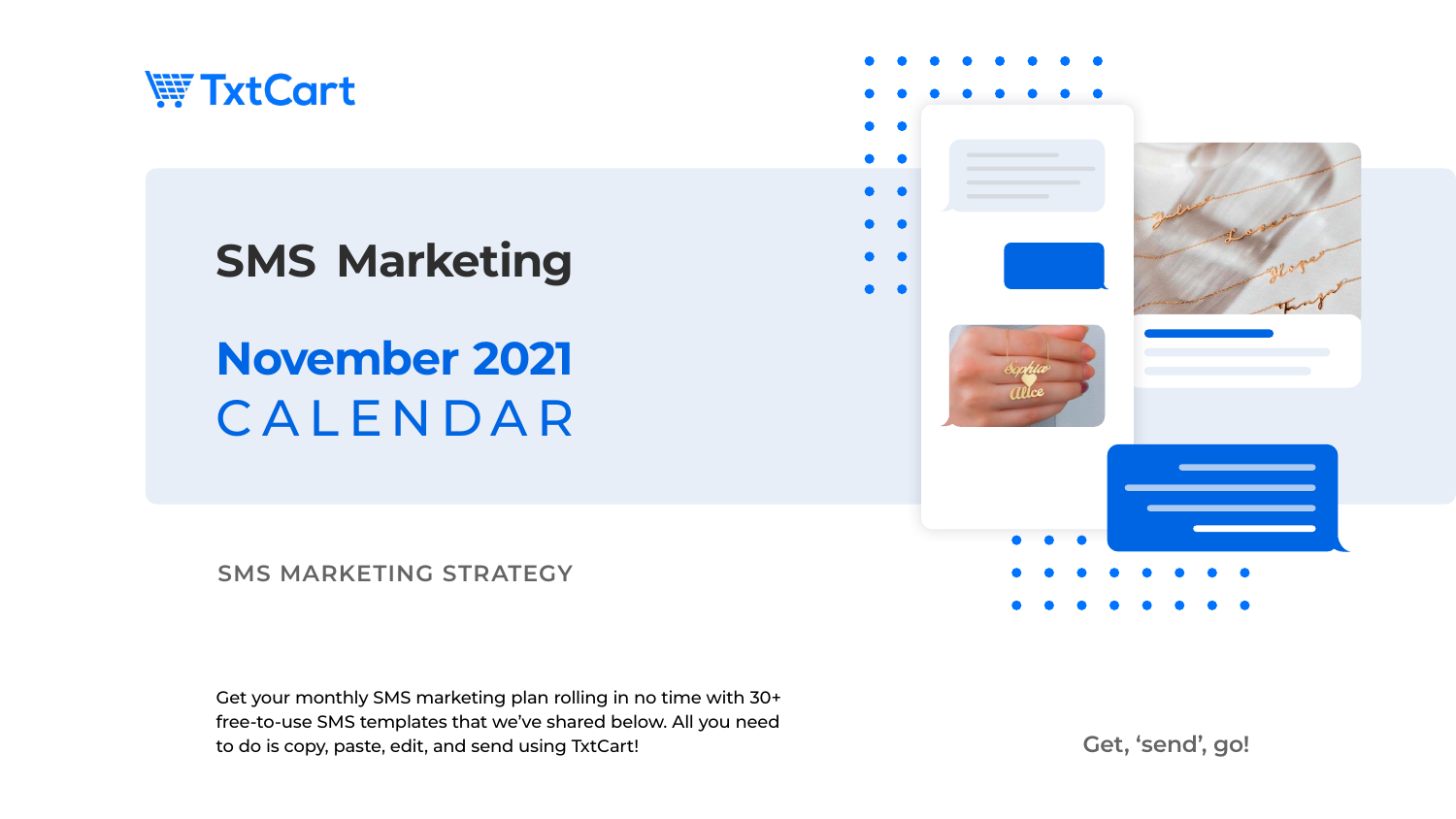



### **World Vegan Day**

Celebrated by vegans, World Vegan Day is observed globally to recognize the benefits of veganism. From food to drinks to meat to household items, with almost everything going vegan, it's a great opportunity for your brand to run an SMS campaign. You could either promote your vegan items or simply spread the message that your brand supports veganism. Let's look at some ready templates you can use.

**(Site name): (First name), today, on World Vegan Day, buy any of our ethically made vegan range of products at a 25% off. Happy shopping!**

**All life deserves respect and dignity. On World Vegan Day, we've put together a specially curated selection of vegan products on (Site link). Check it out.**

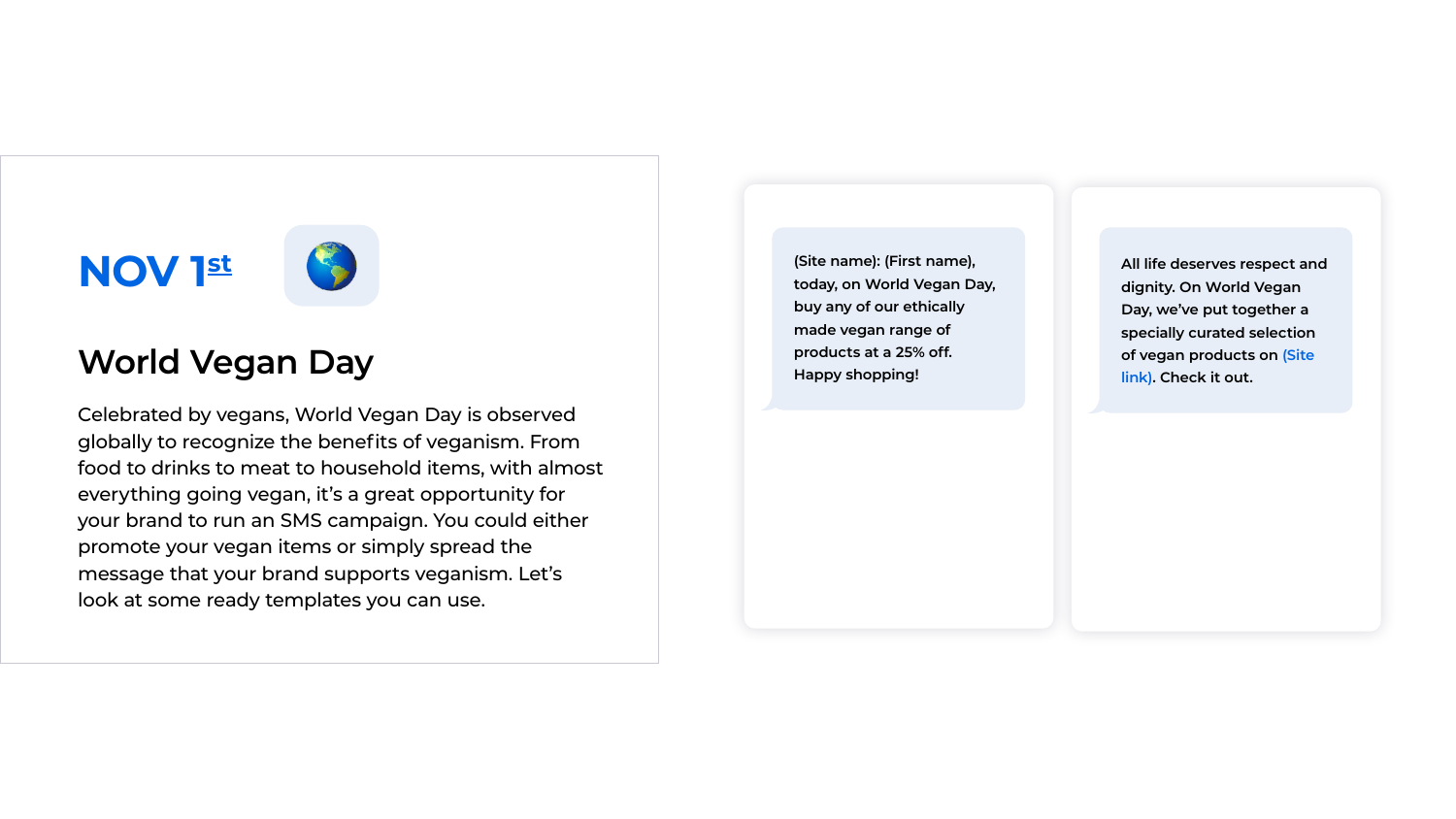

### **Sandwich Day**

One of the most common and loved foods sandwiches - is celebrated on November 3rd. Different people celebrate this day in America in different ways. As a brand, you can enjoy this day with your customers. Try these templates for your Sandwich Day campaigns.

**Hey (First name), it's the yummiest day of the year - Sandwich Day! Help us celebrate it with hundreds of underprivileged kids. Buy something from (Site name), we'll make sure we buy a kid a sandwich!**

**On National Sandwich Day, help us feed the needy. 50% proceeds of today's sales on (Site name) will go to charity towards food. Help by shopping from us today. Thank you in advance.**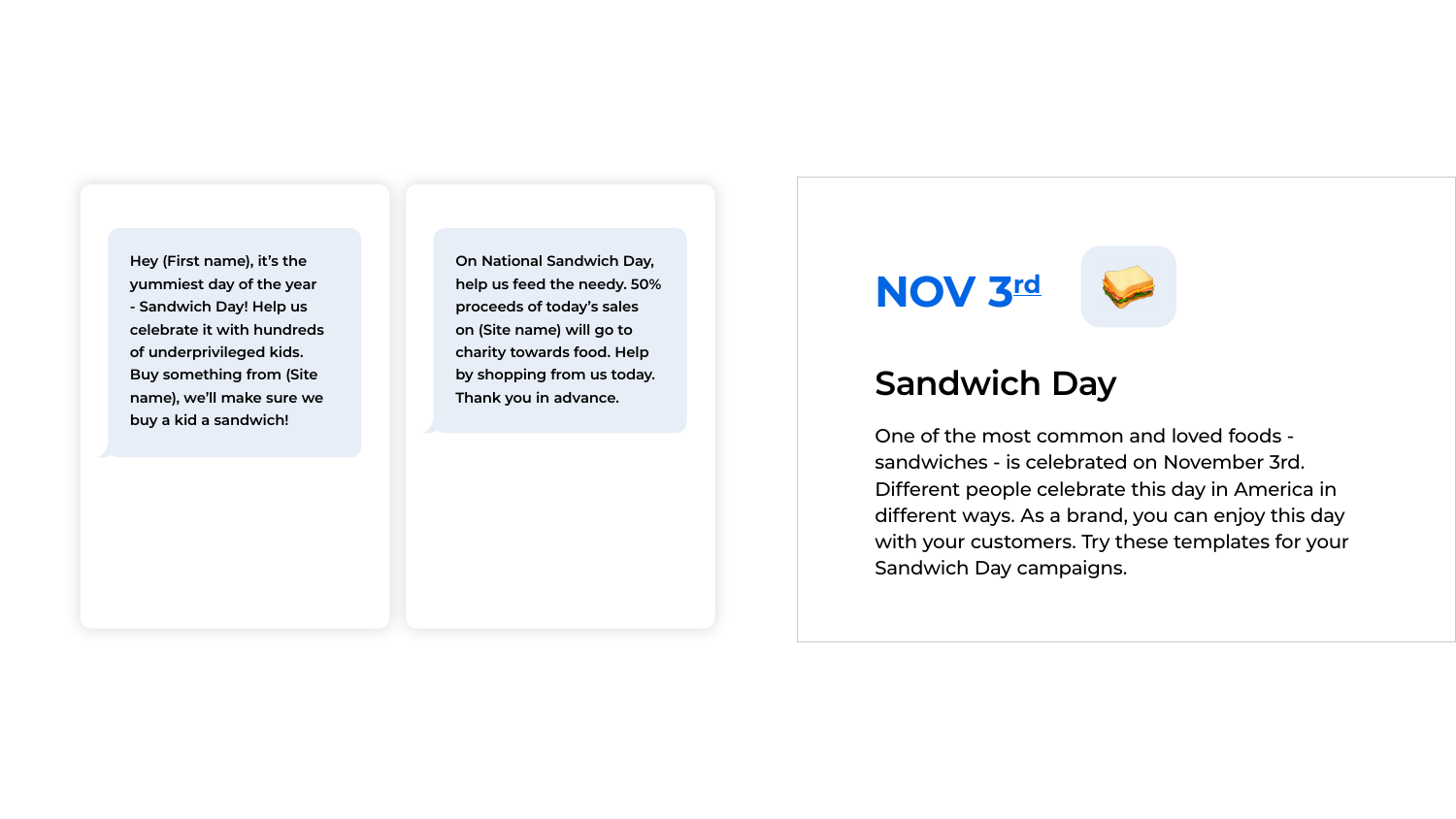



### **Cappuccino Day**

Definitely an enjoyable day, Cappuccino Day is observed on November 8th and celebrated mostly in the US. Everyone loves cappuccino and you can take this opportunity to collaborate with a local cafe or a coffee shop to offer your customers a free coffee. Here are some SMS templates you could use.

**Hey (First name), if you've planned to celebrate Cappuccino Day with your friends, we've made it easier for you. Shop from (Site name) today and get a discount coupon at your favorite coffee store.**

**Hiya (First name)! It's Cappuccino Day today and what better way to celebrate than our range of coffee products. Take your pick from our curated selection here: (Site link) .**

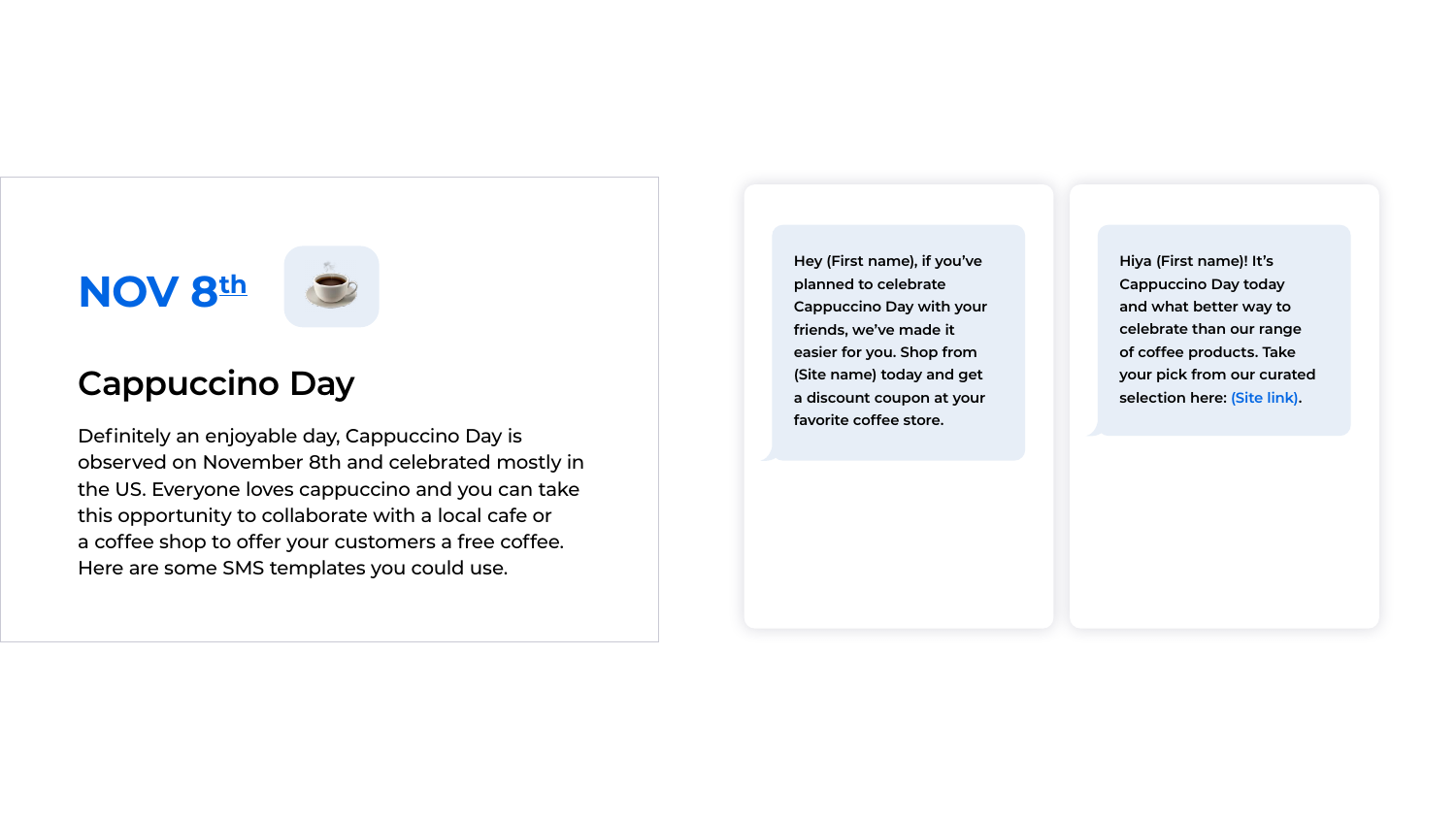



### **STEM Day**

November 8th is observed as STEM Day - a day to focus on helping kids advance in the fields of science, technology, engineering and math (STEM). Your brand can promote products that are related to these fields or simply spread the message and spread awareness about this day amongst customers. We have some ready SMS templates for you:

**Hey (First name), it's STEM Day - a day to help kids advance in STEM. You can do so by giving our STEM themed products to kids. Shop here: (Site link):** 

**Hi (First name), to celebrate STEM Day, you can make a donation to underprivileged kids by shopping from (Site link). 20% of the proceeds will be donated to kids who need to buy books and stationery.**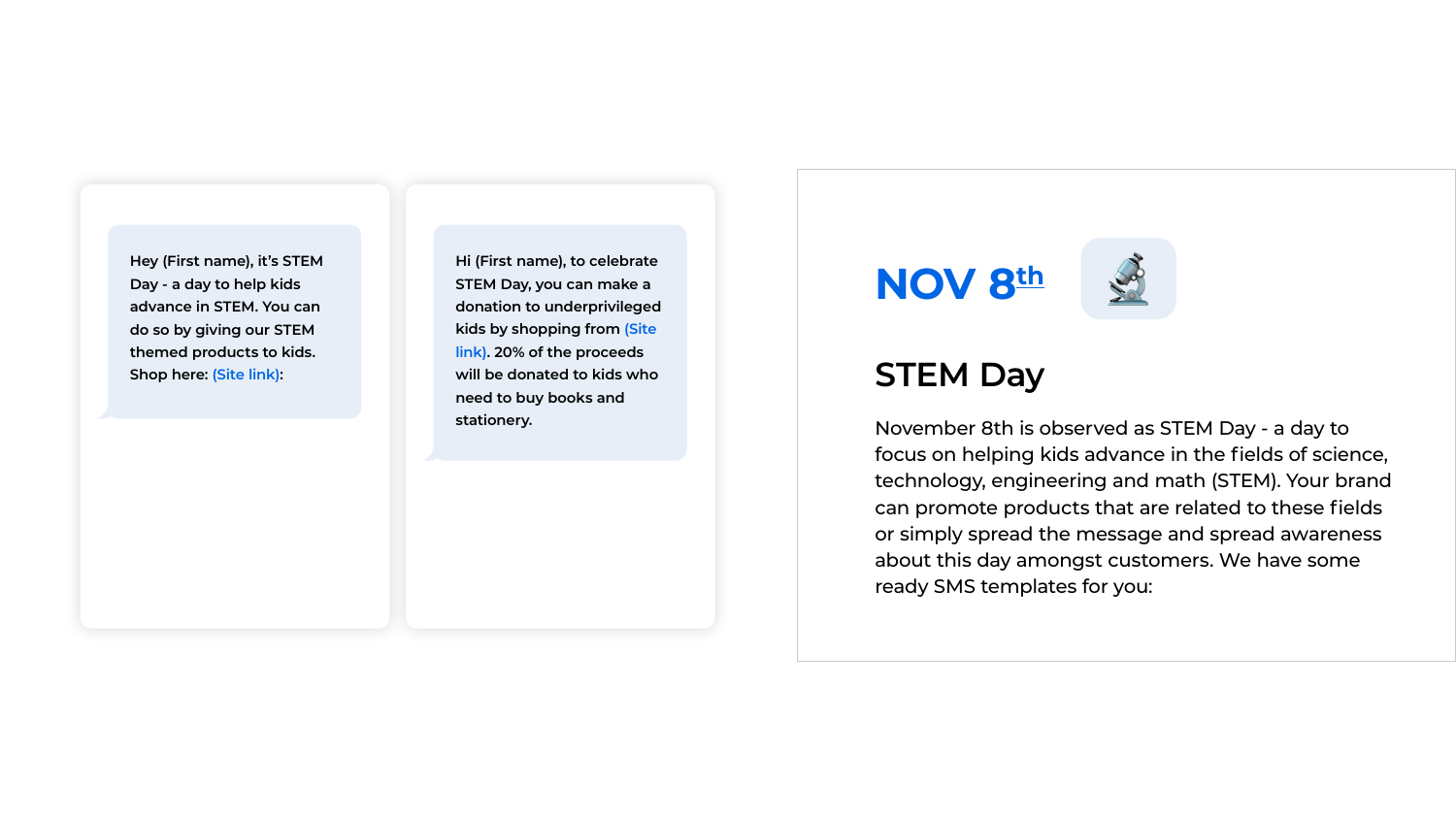

### **Veterans Day**

November 11th is observed as Veterans Day in the US. The day is celebrated to honor military veterans - people who've served in the US Armed Forces. To show your support, you could create an SMS campaign to spread the word and encourage customers to donate by shopping on your site. Use these templates:

**Hi (First name), would you like to help us help veterans on Veterans Day? If yes, shop from (Site name) before Nov 10. 50% of the proceeds will be donated to (Charity name).**

**(Site name): Hi (First name), let's come together to celebrate and spread awareness about the importance of helping veterans this Veterans Day. Read this article about how you can help: (link)**

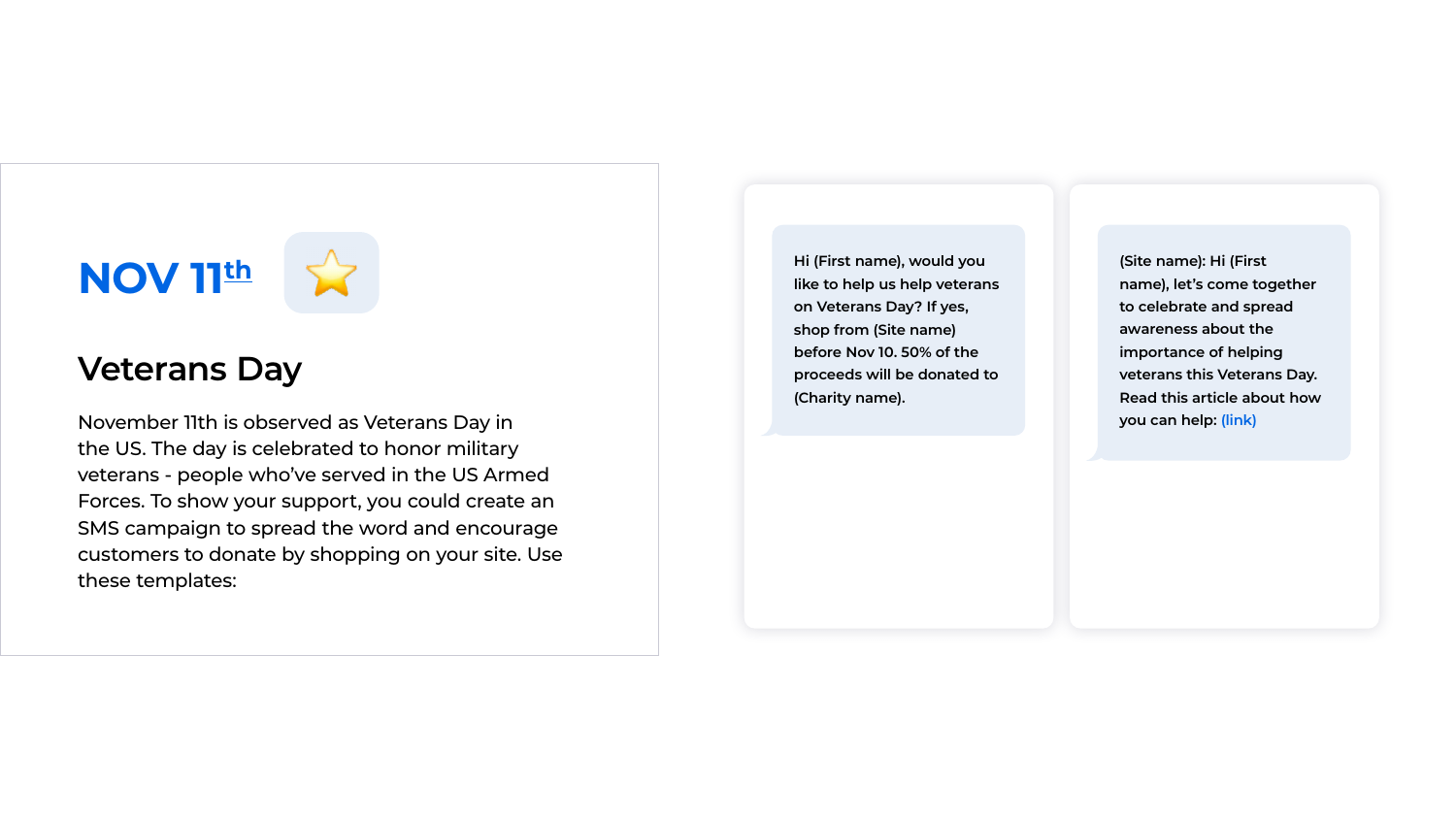

### **Chicken Soup for the Soul Day**

November 12th is celebrated as Chicken Soup for the Soul Day. Regular nurturing our souls benefits our bodies. Whether you read a book, have a coffee, indulge in shopping, reflect on who you are and your achievements. To celebrate this day, you can offer your customers a special discount, a gift or do something to make them feel special. Here are some templates you can use:



**(Site name): You deserve the best, (First name). On Chicken Soup for the Soul Day, we'd like to pamper you and help you nurture your soul. Get a free gift with your purchase. Offer lasts till Nov 15th.**

**(Site name): It's Chicken Soup for the Soul Day, (First name). And to make it special for you, we're giving a 25% discount on our selfcare collection. Shop today!**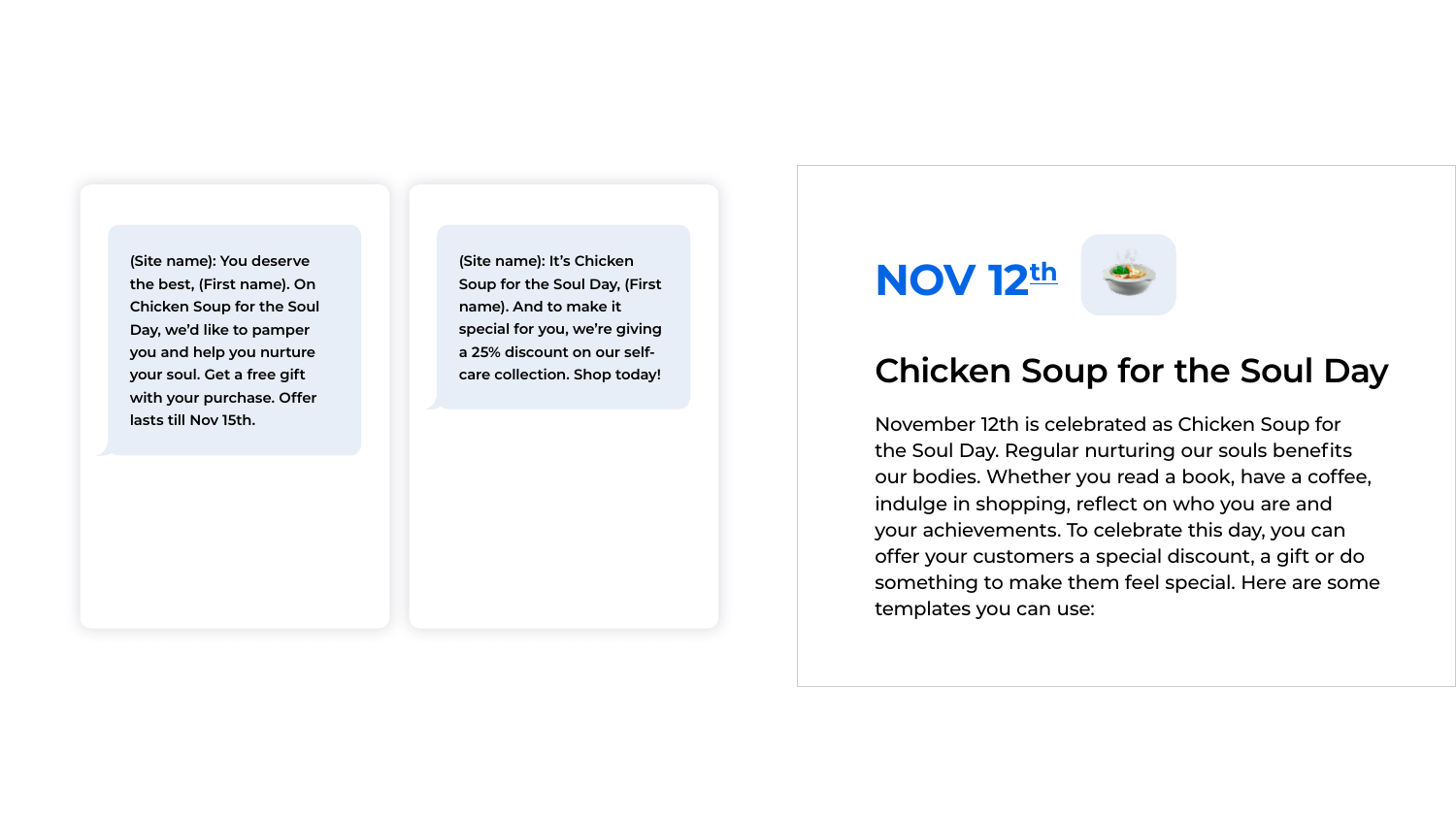

### **World Kindness Day**

November 13th is observed as World Kindness Day in many countries. First introduced in 1998 by the World Kindness Movement, the day is now recognized and celebrated by many countries. Spread the message of kindness among your customers with these templates.

**World Kindness Day is around the corner. Join us in showing kindness as we donate 50% of our sales proceeds towards. Shop: (Site link) .**

**On World Kindness Day, we wish that you're blessed with kindness and love and you spread the same all around you. No act of kindness, however small, is wasted.**

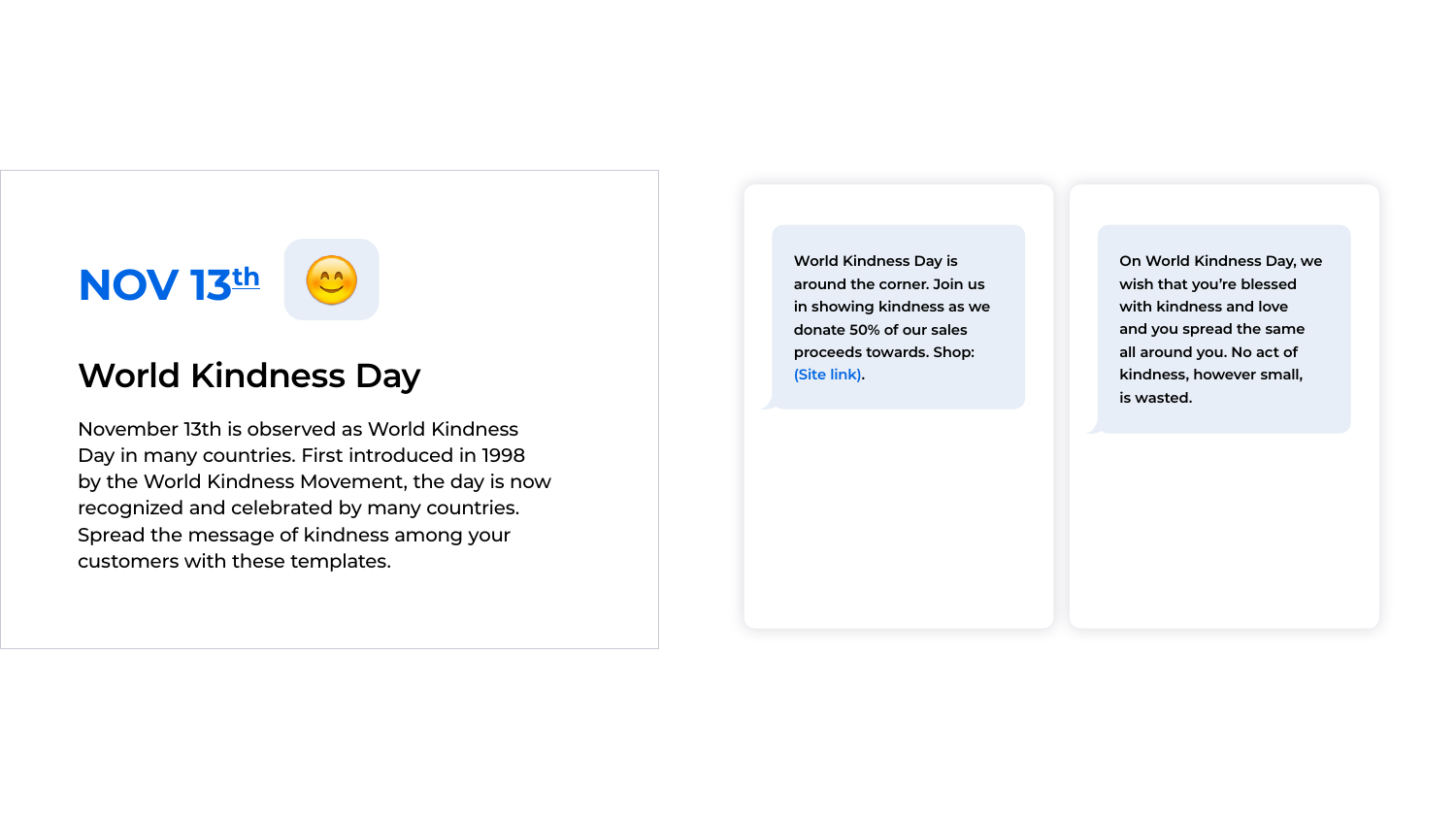

### **World Diabetes Day**

By 2030, 4.4% of the world population might be living with diabetes. November 14th is observed as World Diabetes Day to spread awareness and educate people about the need for diabetes care. As a brand, you can participate and do your bit by spreading the message. Here are some SMS templates you could use.

**(Site name): We care for your health, (First name). On World Diabetes Day, we're just reminding you to eat healthy, exercise, drink water, and manage stress. Let's live a happy, healthy life!**

**Hi (First name), today is World Diabetes Day. Diabetes patients from the underprivileged section aren't able to afford treatment. Help us help them. All proceeds from today's sales on our site will be donated to (Charity name).**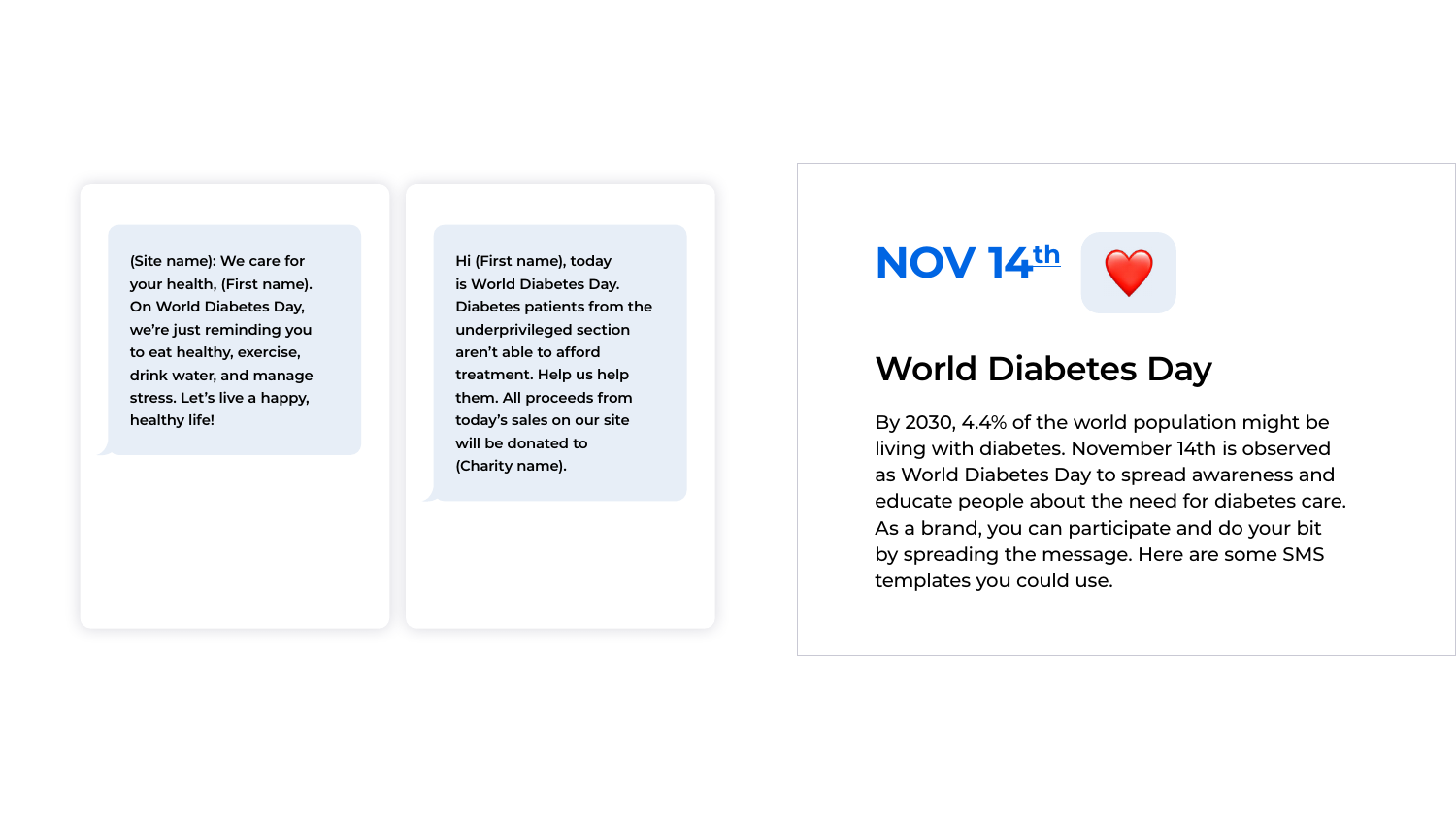# **NOV 16th**

### **International Tolerance Day**

The International Tolerance Day is marked every year on 16 November to create awareness about the principles of tolerance. It is a day for respecting the cultures, beliefs and traditions of others and understanding the risks posed by intolerance. As a brand, you can spread the message and let people know the values and principles that your brand supports. Use these templates:

**(Site name): Hi (First name), Today, on International Tolerance Day, we'd like to show our appreciation for tolerance by spreading a simple message: The heart of wisdom is tolerance.**

**Hi (First name), today is International Tolerance Day. Let us do our bit by spreading the message of love, respect, and tolerance for others beliefs as much as ours.**

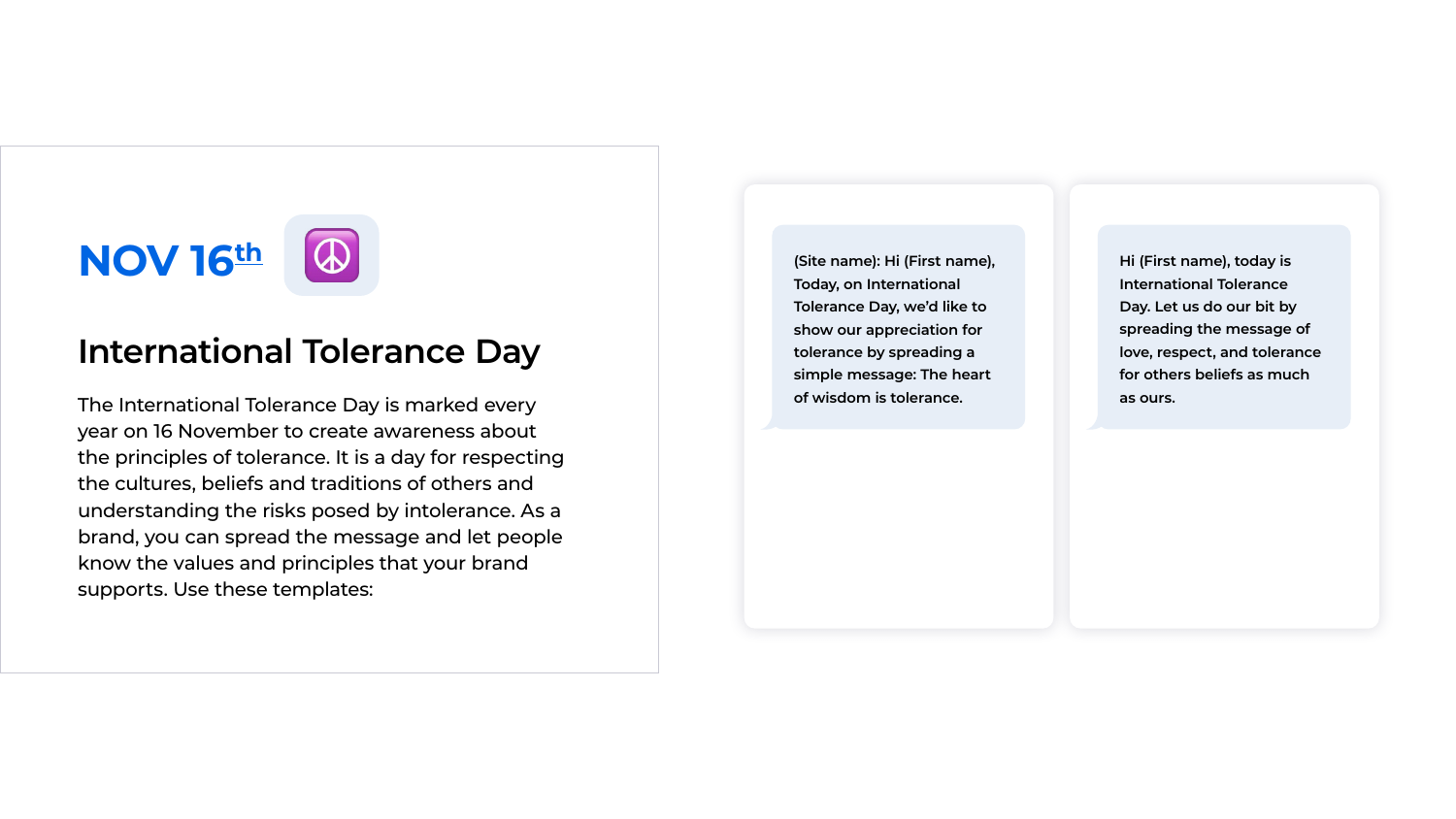



### **Homemade Bread Day**

Homemade Bread Day - a reminder to us to slow down, bake at home, eat healthier food, and enjoy the small joys of baking at home. If your site sells grocery or baking accessories, it's a great opportunity for you to run a special campaign. If not, share generic healthy eating or baking messages with your subscribers. Here are a few SMS templates to help you.

**Hi (First name), get baking and break bread with your loved ones! Get a 10% discount across baking accessories and ingredients on (Site name). Only today. Happy Homemade Bread Day!**

**Hey (First name), let's celebrate Homemade Bread Day by recognizing the importance of cooking at home, eating healthy home food, and enjoying meals with our loved ones. Enjoy the day!**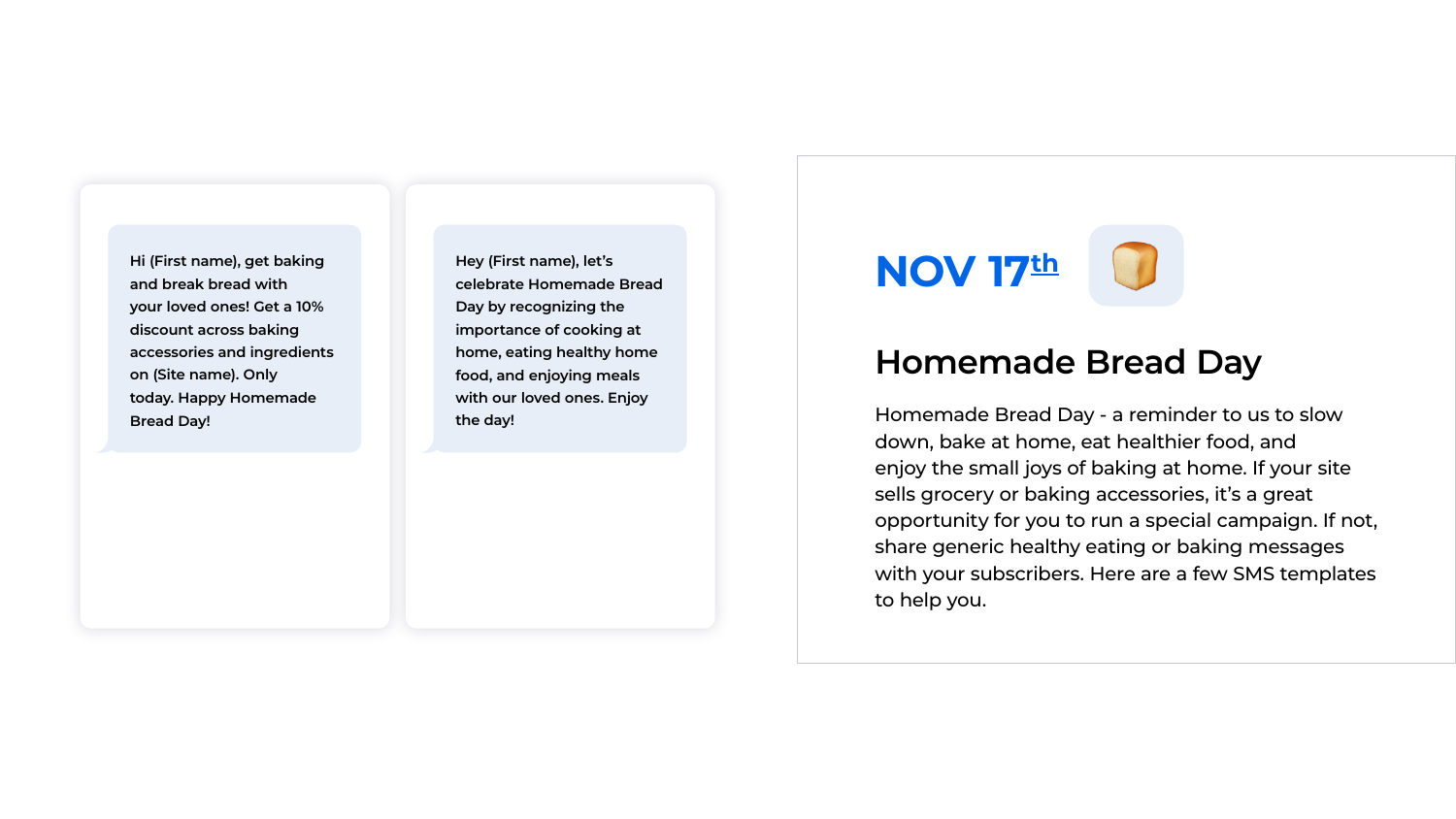

### **Thanksgiving Day**

November 25th is Thanksgiving Day, celebrated in the US and many other countries to appreciate and give thanks for the harvest and other blessings of the past year. Being one of the biggest occasions, you can plan a special Thanksgiving Day campaign, or engage your customers with generic Thanksgiving messages. Here are some SMS templates:

**(Site name): Hi (First name), on Thanksgiving Day, we're grateful to all our customers for their continued support. Thank you very much for your trust in us.**

**Hey (First name): There's only one way we would like to thank you this Thanksgiving Day - buy from (Site link) today and get a free gift at checkout. Thank you!**

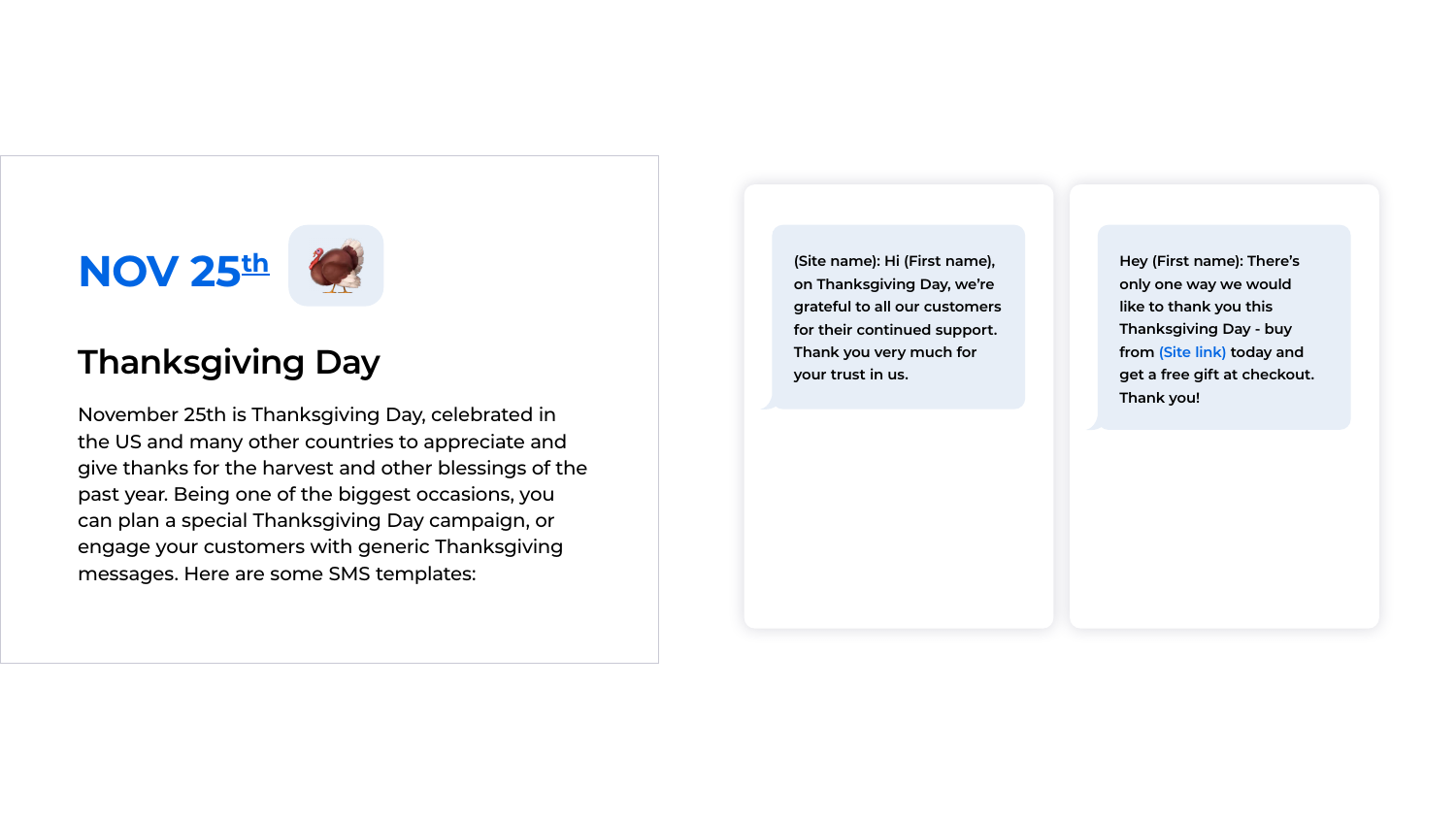

### **Black Friday**

Black Friday is the busiest shopping day in the US and in many other parts of the world. If you're running a BFCM sale on your site, you'd have planned your SMS campaigns for the same. Here are some SMS templates you could use:



**Hey (First name), the biggest discounts you'll find for BFCM are here: (Site link). And you'll love the items on sale. Get shopping. Offers last till December 1.**

**Hey (First name)! We're so excited about our Black Friday sale this year. You know why? Take a sneak peek and you'll know: (Site link)**

**(First name), you're one of our lucky customers! Get early access to our BFCM sale, exclusively for our Loyalty Program members here: (Site link). Shop before the others.**

**Hi there! Sign up for our newsletter and get early access to our BFCM sale, secret discounts, and exclusive gift vouchers. For members only. So sign up today: (link)**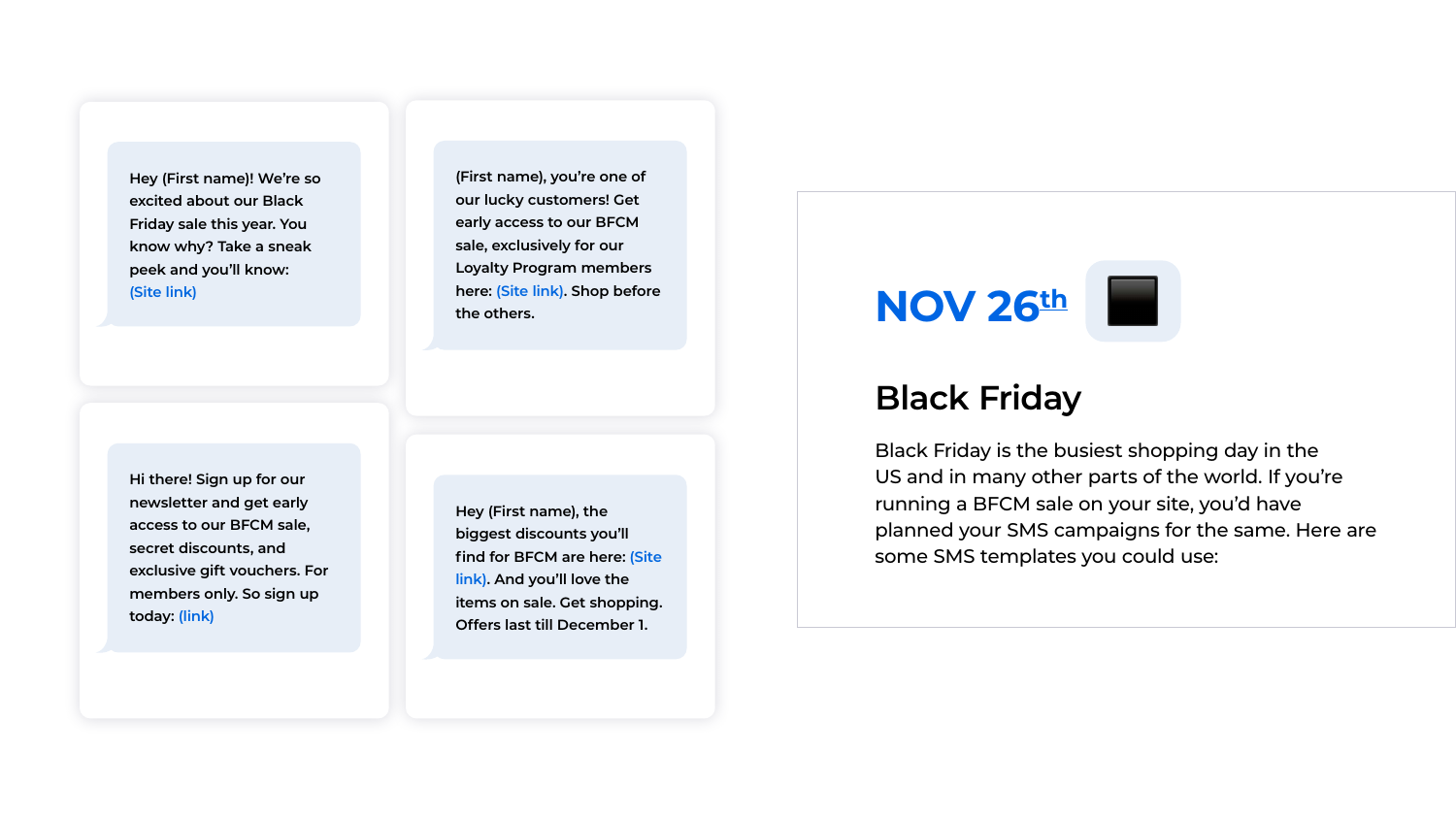

### **Small Business Saturday**

November 27th is observed as Small Business Saturday - a day created to encourage consumers to shop from local and small online businesses. The event takes place after Thanksgiving during the busiest shopping season. If you're a big brand, you could encourage your customers to support smaller businesses by buying from them; spread the message. If you're a small business, you can send out marketing and promotional campaigns to entice your subscribers to shop from your site. Use these templates.

**(Site name): Hey (First name), it's Small Business Saturday! We've made it exciting for you with a special selection of discounted items. Head over to (Site link) to make your purchases.**



**Hey (First name), it's Small Business Saturday and we'd like you to join us in supporting local, small businesses. We're doing our bit by buying from them and would encourage you to do so, too.**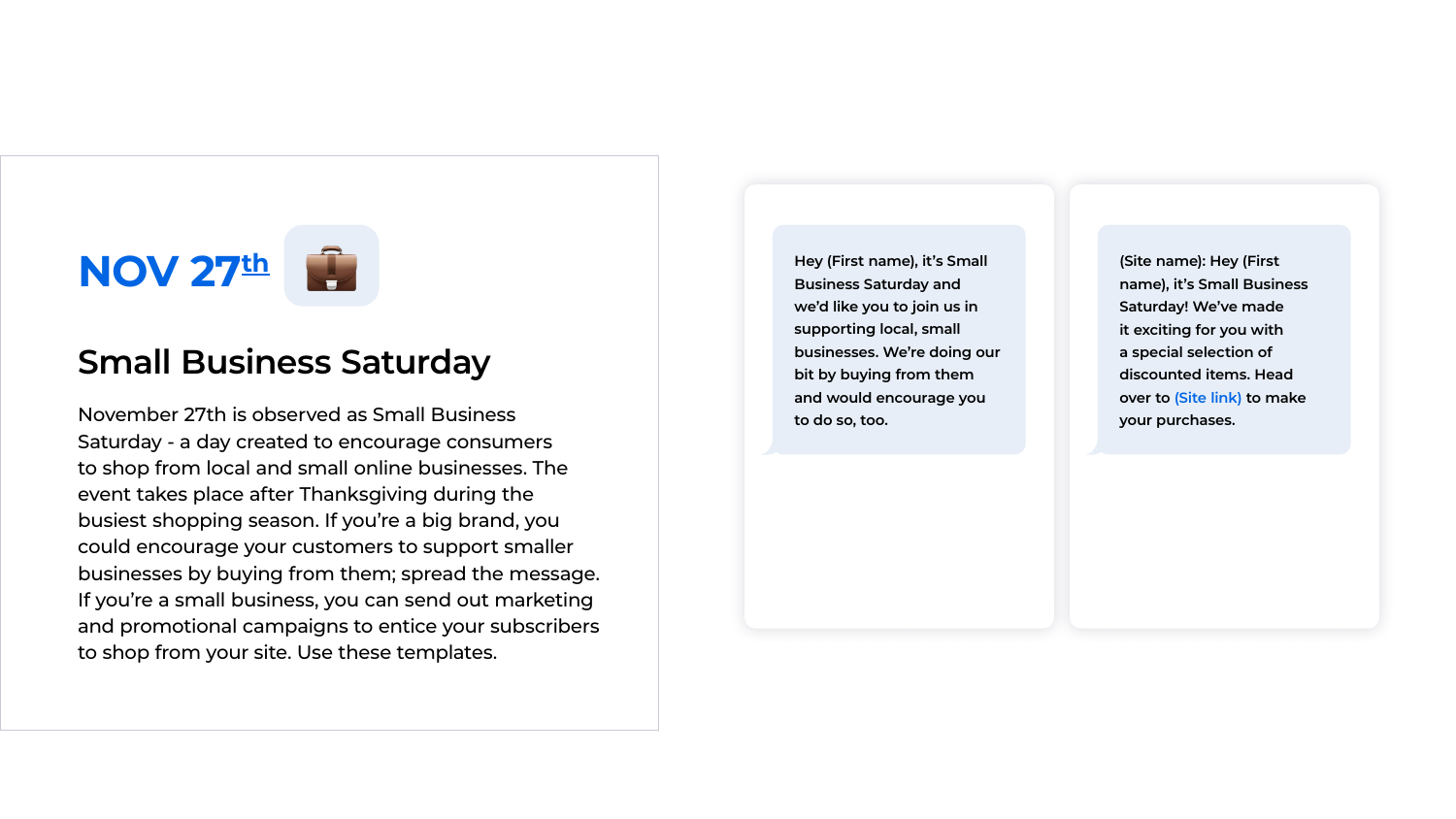

### **Cyber Monday**

The most important shopping day for online stores - Cyber Monday. This event was created to encourage people to shop online. Being an online store, it's a big opportunity for you to boost your sales, secure new customers, and engage your customers. Here are some SMS templates that you can use for your Cyber Monday campaigns.



**Hiya (First name), Cyber Monday sale has started on our site: (Site link). Shop now and receive a 10% extra discount over and above the sale discount.**

**Hey (First name), Cyber Monday is just around the corner. Don't miss out on our fantastic deals. Sign up to our Cyber Monday emailer today: (sign-up link)**

**Our Cyber Monday sale starts in an hour on (Site link). Use code CM2021 to receive a shopping voucher at checkout.**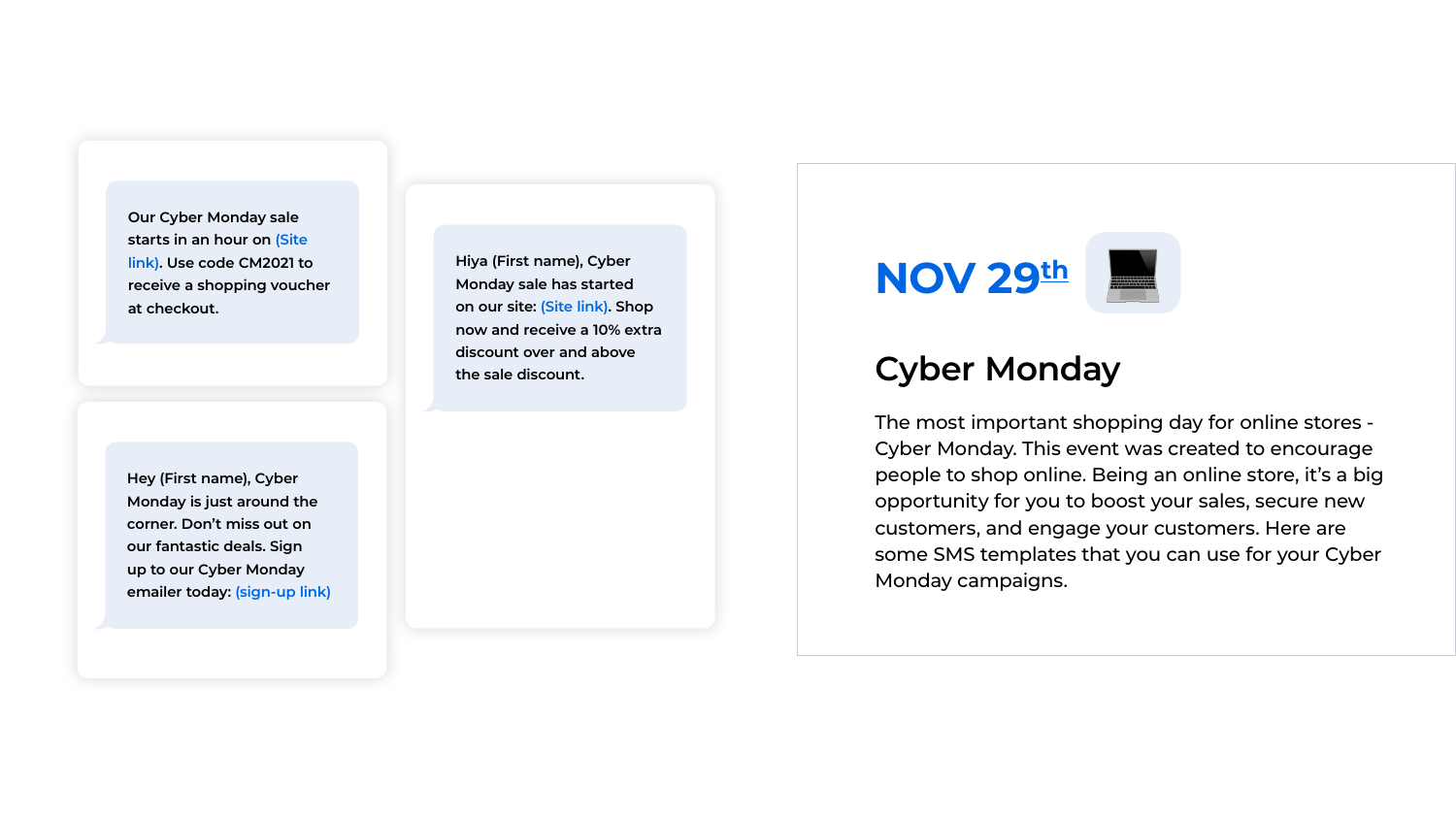

### **Giving Tuesday**

Every day's a good day for giving, but the Tuesday after Thanksgiving is especially observed as Giving Tuesday. It's a global generosity movement unleashing the power of people and organizations to transform their communities and the world. This Giving Tuesday, encourage your customers to join the movement with these SMS templates:

**Hi (First name), tomorrow - Nov 30, is Giving Tuesday - a day of global giving. You can do your bit of giving by supporting our charity sale: (Site link). It will mean a lot to us and the charities that will benefit from the sale.**



**Hey (First name), it's Giving Tuesday and our staff has come together to collect donations for charities around the world. Make your contribution by buying something from (Site link). 10% of the proceeds will go to charities.**